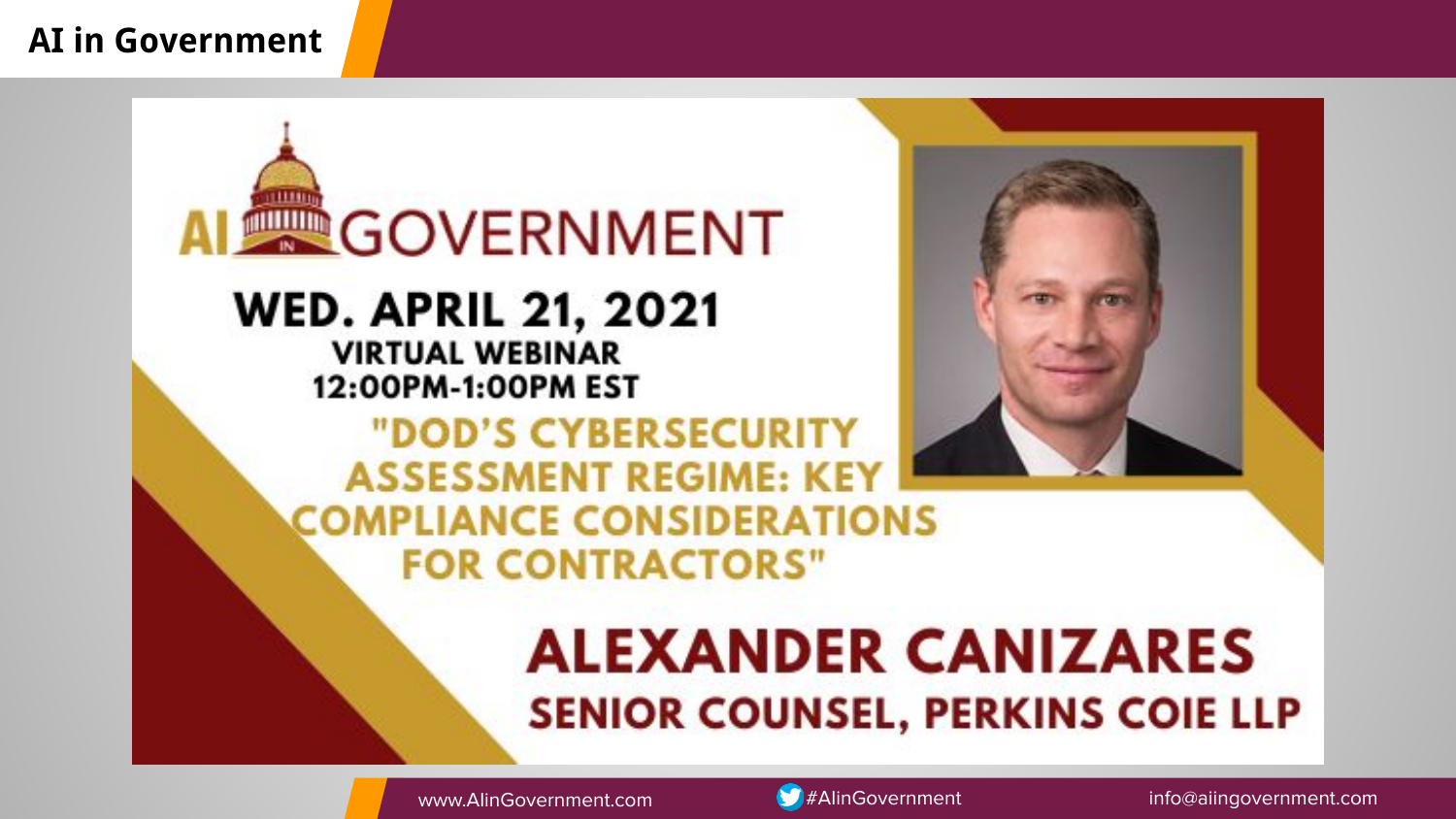# **Our Sponsors, Supporters, and Partners**



aws



**AATARC** 



figure eight

**MFGS Micro Focus Government Solutions Master Supplier**  Microsoft





**E** quantiphi Solving What Matters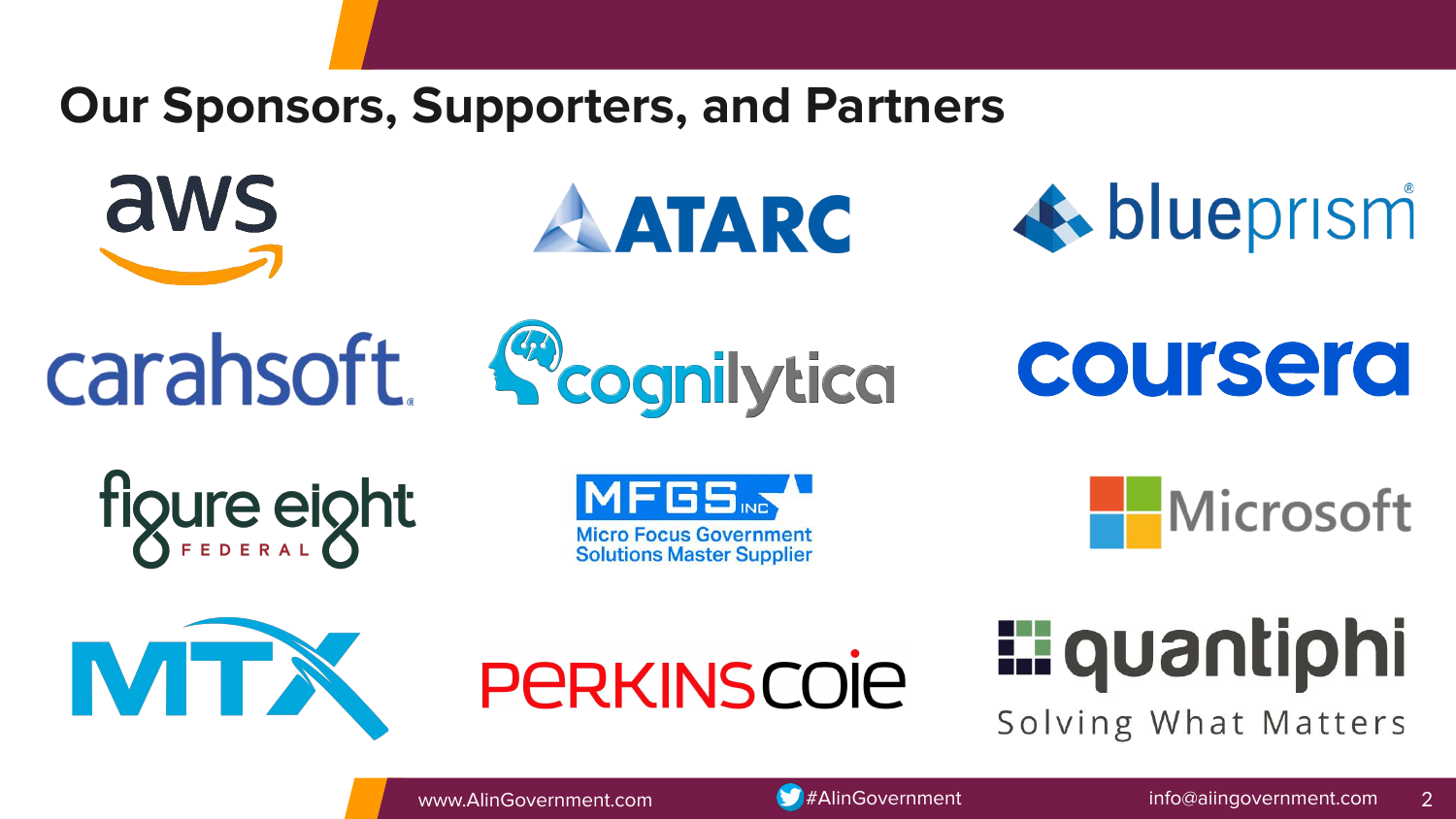



**Cognilytica is an AI focused research, advisory, and education firm. We produce and host the popular AI Today podcast and coordinate the monthly AI in Government event.** We also regularly write for Forbes and TechTarget.

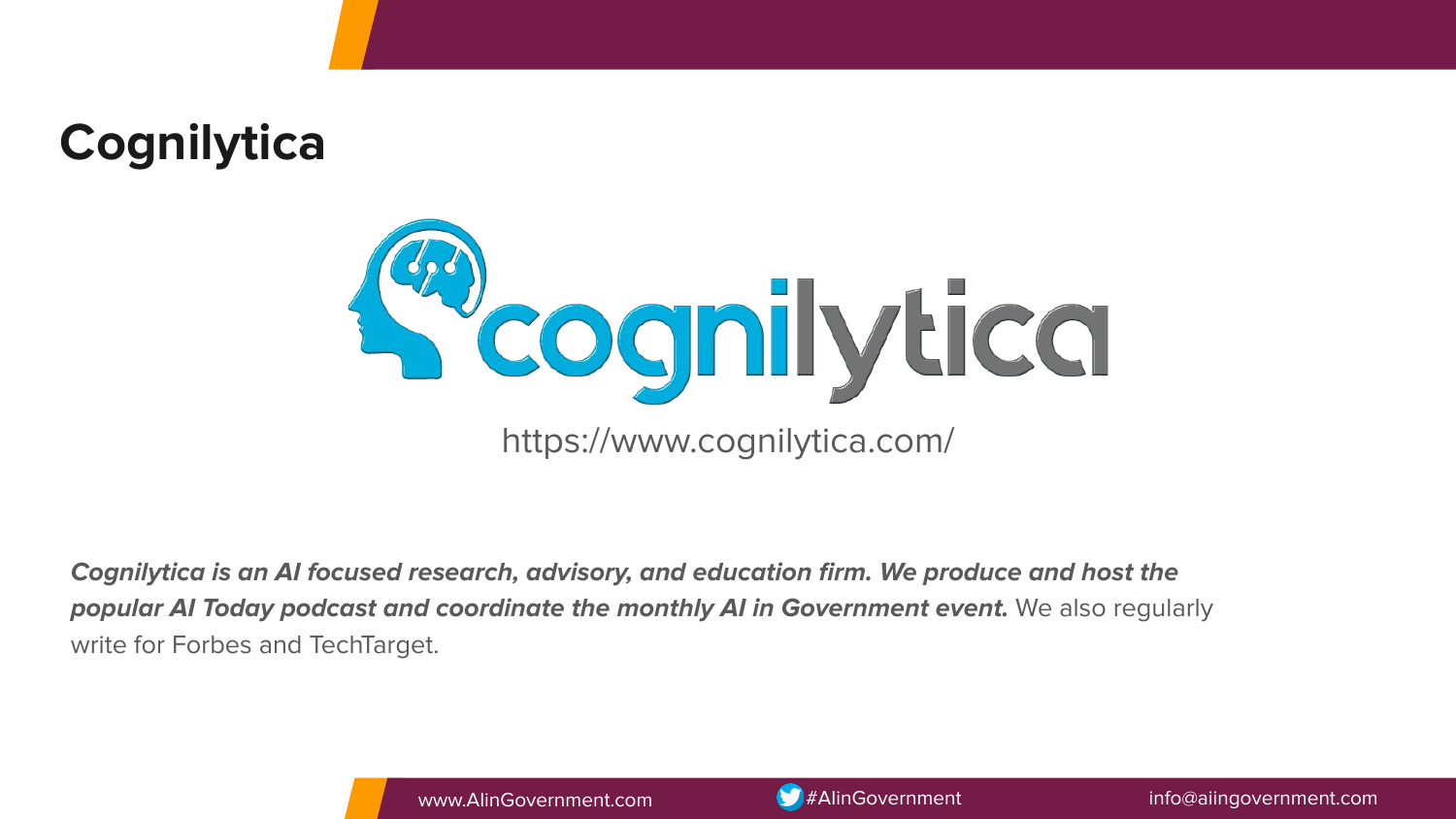# **Perkins Coie PERKINSCOIE**

https://events.cognilytica.com/sponsor/perkins-coie/

Perkins Coie is a leading international law firm with more than 1,100 lawyers in offices across the United States and Asia, known for providing high value, strategic solutions and extraordinary client service on matters vital to our clients' success. We provide a full array of corporate, commercial litigation, intellectual property and regulatory legal advice to a broad range of clients, including many of the world's most innovative companies and industry leaders as well as public and not-for-profit organizations. **Our Government Contracts practice group and our Artificial Intelligence, Machine Learning & Robotics industry group work together with clients to navigate the many benefits and regulatory challenges associated with enterprise AI integration and deployment and related government contracting legal issues.**

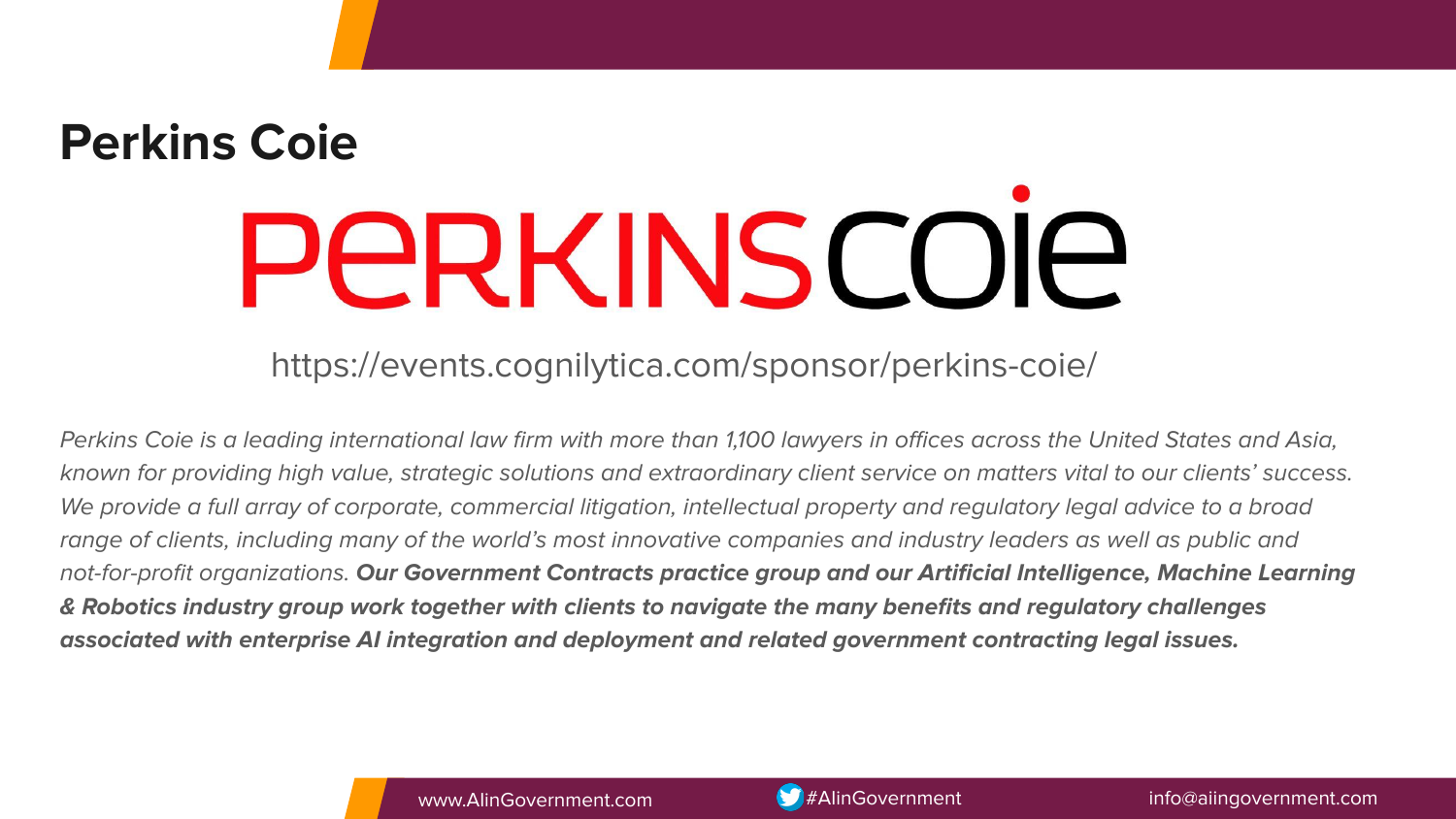### **AI in Government**

# **Join us next month:**





www.AlinGovernment.com **#AlinGovernment info@aiingovernment.com** info@aiingovernment.com